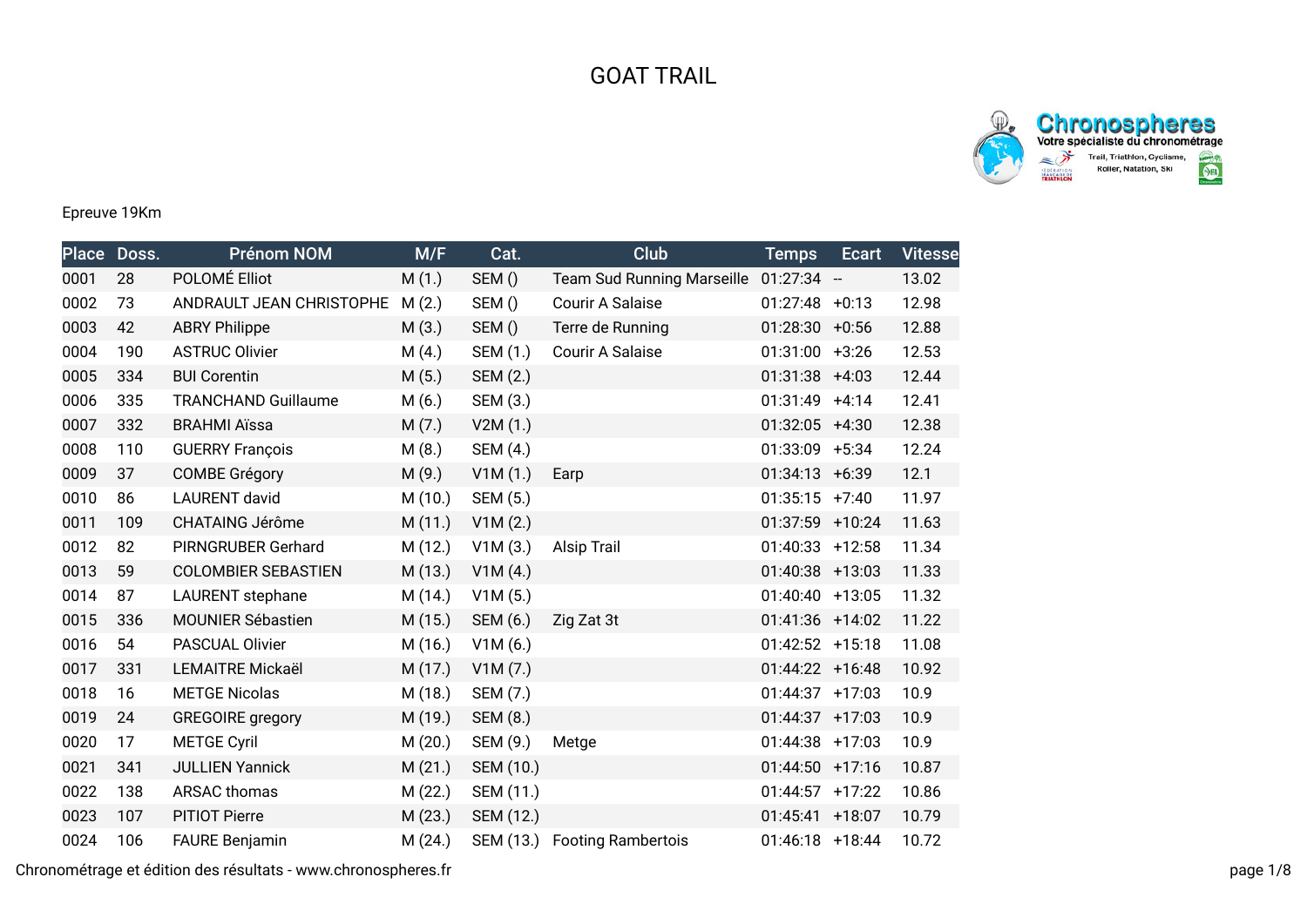|      | Place Doss.    | <b>Prénom NOM</b>          | M/F     | Cat.            | Club                             | <b>Temps</b>      | <b>Ecart</b> | <b>Vitesse</b> |
|------|----------------|----------------------------|---------|-----------------|----------------------------------|-------------------|--------------|----------------|
| 0025 | 90             | JOLIVET fabrice            | M(25.)  | SEM (14.)       | Jcv                              | 01:46:28 +18:54   |              | 10.71          |
| 0026 | 197            | <b>CREMONESE Tristan</b>   | M(26.)  | SEM (15.)       |                                  | 01:46:47 +19:12   |              | 10.68          |
| 0027 | 47             | <b>VERCHER Eric</b>        | M(27.)  | V2M(2.)         | Eacr                             | 01:47:03 +19:29   |              | 10.65          |
| 0028 | 49             | <b>COROMPT Thierry</b>     | M(28.)  | V1M(8.)         | Sous Le Vent Du Pilat            | 01:47:06 +19:32   |              | 10.64          |
| 0029 | 111            | RACHEDI JONATHAN           | M (29.) | SEM (16.)       |                                  | 01:47:14 +19:39   |              | 10.63          |
| 0030 | 340            | <b>RENARD Olivier</b>      | M (30.) | V2M(3.)         | <b>Rhodia Natation Triathlon</b> | 01:47:23 +19:49   |              | 10.62          |
| 0031 | 83             | <b>LACHAUD</b> bastien     | M(31.)  | SEM (17.)       |                                  | $01:47:57$ +20:23 |              | 10.56          |
| 0032 | 67             | MARGRAFF léa               | F(1.)   | SEF()           |                                  | 01:48:05 +20:31   |              | 10.55          |
| 0033 | 68             | <b>MALAFOSSE Mikael</b>    | M (32.) | SEM (18.)       |                                  | 01:48:05 +20:31   |              | 10.55          |
| 0034 | 337            | <b>CHAVAS Florent</b>      | M (33.) | SEM (19.)       |                                  | 01:48:14 +20:39   |              | 10.53          |
| 0035 | 119            | FALAVEL JEROME             | M (34.) | V1M(9.)         | Trp                              | $01:48:45 +21:11$ |              | 10.48          |
| 0036 | 48             | <b>BENDAFI Nabil</b>       | M (35.) | SEM (20.)       | Stormshield                      | 01:49:27 +21:52   |              | 10.42          |
| 0037 | 102            | <b>GUIGUITANT Anthony</b>  | M (36.) | SEM (21.)       |                                  | $01:49:31 +21:56$ |              | 10.41          |
| 0038 | 25             | <b>THOLLY Grégory</b>      | M (37.) | SEM (22.)       |                                  | 01:49:44 +22:10   |              | 10.39          |
| 0039 | 140            | FRANCESCHI julien          | M (38.) | SEM (23.)       | Courir A Lyon                    | 01:49:56 +22:22   |              | 10.37          |
| 0040 | 43             | <b>DUMOULIN Pierre</b>     | M (39.) |                 | V1M (10.) Sous Le Vent Du Pilat  | $01:50:20$ +22:45 |              | 10.33          |
| 0041 | 132            | <b>HUARD Thierry</b>       | M(40.)  | V2M(4.)         | <b>Alsip Trail</b>               | $01:51:13 +23:39$ |              | 10.25          |
| 0042 | 117            | <b>MATRAY GERALD</b>       | M(41.)  |                 | V1M (11.) Deseperaid Team        | $01:51:14$ +23:40 |              | 10.25          |
| 0043 | 3              | MENGOUCHI Saïd             | M(42.)  | SEM (24.)       |                                  | $01:51:20$ +23:45 |              | 10.24          |
| 0044 | 66             | <b>BRETON Axel</b>         | M(43.)  | SEM (25.)       |                                  | $01:51:27$ +23:52 |              | 10.23          |
| 0045 | 65             | <b>MARCHET Pierre</b>      | M(44.)  | SEM (26.)       |                                  | $01:51:27$ +23:52 |              | 10.23          |
| 0046 | 344            | <b>DUPLAIN Pierre-Noël</b> | M (45.) | SEM (27.)       |                                  | $01:52:00$ +24:26 |              | 10.18          |
| 0047 | 180            | <b>BLANCHARD Brian</b>     | M(46.)  | SEM (28.)       |                                  | $01:52:35$ +25:00 |              | 10.13          |
| 0048 | 333            | DE ROMÉLIA Rudi            | M(47.)  | SEM (29.)       |                                  | $01:52:55$ +25:20 |              | 10.1           |
| 0049 | 100            | <b>FAURY François</b>      | M(48.)  | SEM (30.)       |                                  | $01:52:55$ +25:21 |              | 10.09          |
| 0050 | 182            | SAGNOL Ghislain            | M (49.) | V2M(5.)         | Annonay Jogging Club             | $01:52:57$ +25:23 |              | 10.09          |
| 0051 | 172            | <b>GUILLAUMIN Roger</b>    | M(50.)  | V3M (1.)        |                                  | $01:53:05$ +25:30 |              | 10.08          |
| 0052 | 179            | <b>BUISSON Alexandre</b>   | M(51.)  | SEM (31.) Aghsc |                                  | $01:53:26$ +25:52 |              | 10.05          |
| 0053 | $\overline{2}$ | <b>THIZY Anthony</b>       | M(52.)  |                 | SEM (32.) Leo Lagrange Vienne    | $01:54:08$ +26:33 |              | 9.99           |
| 0054 | 4              | PIMENTA JOAQUIM            | M(53.)  | V1M(12.)        |                                  | 01:54:14 +26:39   |              | 9.98           |
| 0055 | 72             | <b>GIRODET Lionel</b>      | M(54.)  | V1M(13.)        |                                  | 01:54:29 +26:54   |              | 9.96           |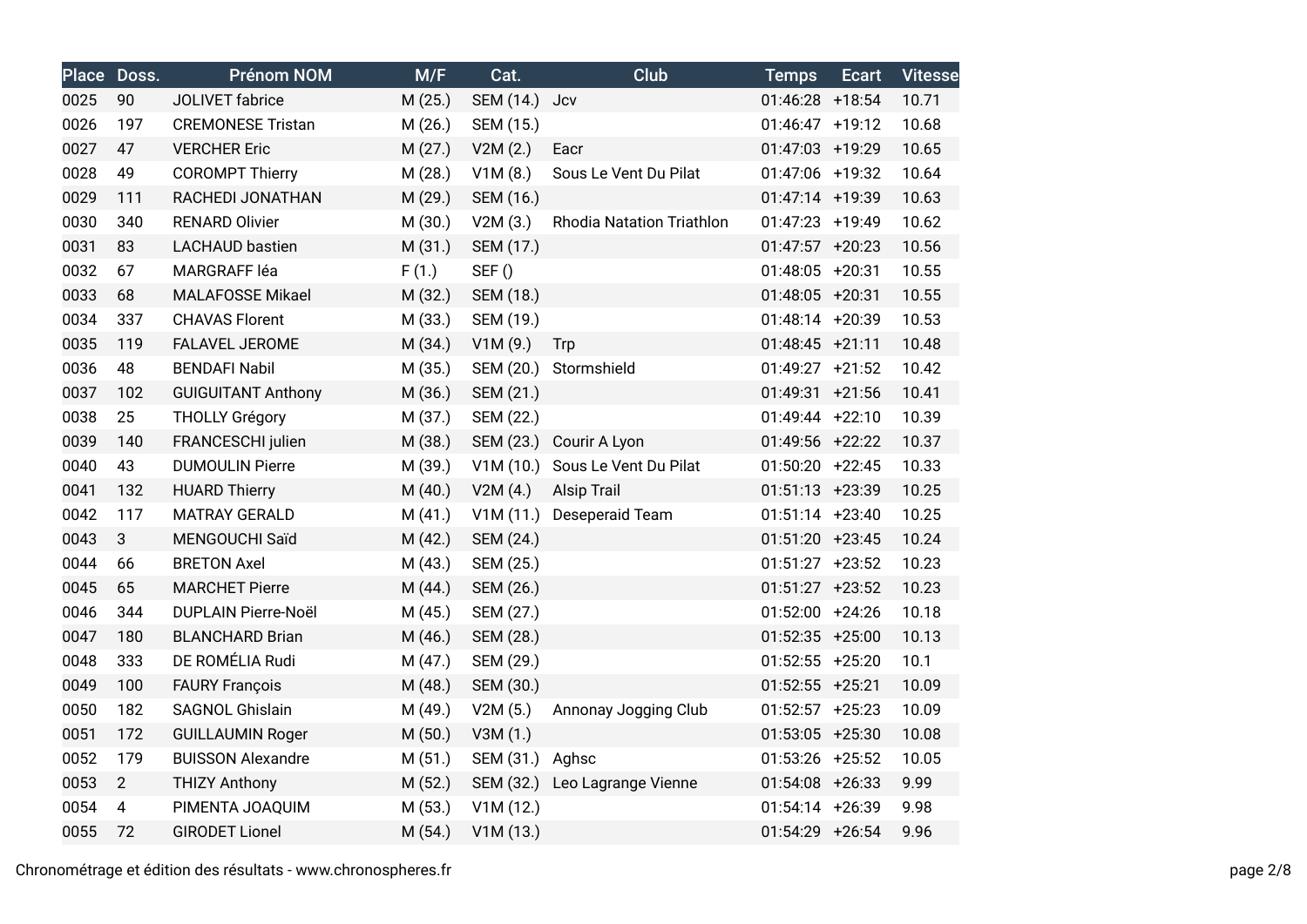|      | Place Doss. | <b>Prénom NOM</b>          | M/F     | Cat.             | <b>Club</b>                          | <b>Temps</b>      | <b>Ecart</b> | <b>Vitesse</b> |
|------|-------------|----------------------------|---------|------------------|--------------------------------------|-------------------|--------------|----------------|
| 0056 | 89          | FARINA Jérôme              | M (55.) |                  | SEM (33.) Jcv Joggin Club de Véranne | $01:54:46$ +27:12 |              | 9.93           |
| 0057 | 61          | <b>MISTRALI Emmanuel</b>   | M (56.) | V1M(14.)         |                                      | $01:54:58$ +27:23 |              | 9.92           |
| 0058 | 176         | <b>THOMAS Loïc</b>         | M(57.)  | SEM (34.)        |                                      | $01:55:58$ +28:23 |              | 9.83           |
| 0059 | 191         | <b>COLLOT Romain</b>       | M (58.) | SEM (35.)        |                                      | 01:55:59 +28:24   |              | 9.83           |
| 0060 | 195         | EL-HAMAMI Rachid           | M (59.) | V2M(6.)          | Eacr                                 | $01:56:07$ +28:32 |              | 9.82           |
| 0061 | 129         | <b>GOUTAREL ALEXANDRE</b>  | M(60.)  | SEM (36.)        |                                      | 01:56:14 +28:39   |              | 9.81           |
| 0062 | 45          | DEFAIT christophe          | M(61.)  | V1M(15.)         |                                      | $01:56:26$ +28:52 |              | 9.79           |
| 0063 | 11          | <b>TEIXEIRA Cédric</b>     | M(62.)  | SEM (37.)        |                                      | $01:56:35$ +29:01 |              | 9.78           |
| 0064 | 127         | <b>BRESSON ANTHONY</b>     | M(63.)  |                  | V1M (16.) Club Leo Vienne            | 01:57:26 +29:52   |              | 9.71           |
| 0065 | 200         | <b>FOMBONNE Alain</b>      | M(64.)  | V2M(7.)          | Courir A Salaise                     | 01:57:36 +30:02   |              | 9.69           |
| 0066 | 161         | <b>BERLEMONT Nicolas</b>   | M (65.) | SEM (38.)        |                                      | 01:58:17 +30:42   |              | 9.64           |
| 0067 | 57          | <b>MATRICON Olivier</b>    | M(66.)  | V2M(8.)          | Ea Saint Chamond                     | 01:58:34 +30:59   |              | 9.61           |
| 0068 | 103         | <b>MONTET Christine</b>    | F(2.)   | V1F()            | Sans Pour Sang Sport                 | $01:58:53$ +31:18 |              | 9.59           |
| 0069 | 55          | <b>COMBIER Jean Marc</b>   | M(67.)  | V2M(9.)          | Annonay Jogging Club                 | 01:58:54 +31:19   |              | 9.59           |
| 0070 | 178         | <b>BOUDES Fabien</b>       | M(68.)  | SEM (39.)        |                                      | 01:59:24 +31:50   |              | 9.55           |
| 0071 | 64          | GIRODET Jérôme             | M (69.) | V1M(17.)         |                                      | $01:59:30 +31:55$ |              | 9.54           |
| 0072 | 18          | <b>METGE CHRISTIAN</b>     | M(70.)  | V3M(2.)          |                                      | 01:59:33 +31:59   |              | 9.53           |
| 0073 | 71          | <b>SACCA CAMIL</b>         | M(71.)  | V3M(3.)          |                                      | 02:00:18 +32:44   |              | 9.48           |
| 0074 | 33          | <b>REYNAUD Bruno</b>       | M(72.)  | SEM (40.)        |                                      | 02:00:25 +32:51   |              | 9.47           |
| 0075 | 185         | SOY Leny                   | M (73.) | V1M(18.)         |                                      | 02:01:25 +33:51   |              | 9.39           |
| 0076 | 183         | <b>MICOUD Pascal</b>       | M (74.) | V2M (10.) Ast    |                                      | 02:01:31 +33:56   |              | 9.38           |
| 0077 | 77          | <b>CHATAGNIER AURELIEN</b> | M (75.) | SEM (41.) Ekibio |                                      | 02:01:42 +34:07   |              | 9.37           |
| 0078 | 135         | AULAGNIER ALEXANDRE        | M (76.) | SEM (42.)        |                                      | 02:02:03 +34:28   |              | 9.34           |
| 0079 | 101         | LEGAST Michaël             | M (77.) |                  | SEM (43.) Alsip Trail                | 02:02:16 +34:41   |              | 9.32           |
| 0080 | 120         | <b>DUCHAMP BRUNO</b>       | M (78.) | V3M(4.)          |                                      | 02:02:40 +35:05   |              | 9.29           |
| 0081 | 75          | <b>CUISSINET JULIEN</b>    | M (79.) | SEM (44.)        | Ekibio                               | 02:02:44 +35:09   |              | 9.29           |
| 0082 | 21          | <b>TABERLET Clotilde</b>   | F(3.)   | SEF()            |                                      | 02:02:58 +35:24   |              | 9.27           |
| 0083 | 5           | MEVEL FREDERIQUE           | F(4.)   | V2F(1.)          |                                      | 02:03:05 +35:30   |              | 9.26           |
| 0084 | 53          | POISSON Eric               | M(80.)  | V1M(19.)         |                                      | 02:04:07 +36:32   |              | 9.18           |
| 0085 | 164         | <b>HUSSEM Patrice</b>      | M(81.)  | V1M (20.) Calor  |                                      | 02:04:14 +36:39   |              | 9.18           |
| 0086 | 189         | <b>BADIN Jean-Claude</b>   | M (82.) | V3M(5.)          | Jcv Veranne Club                     | 02:04:19 +36:45   |              | 9.17           |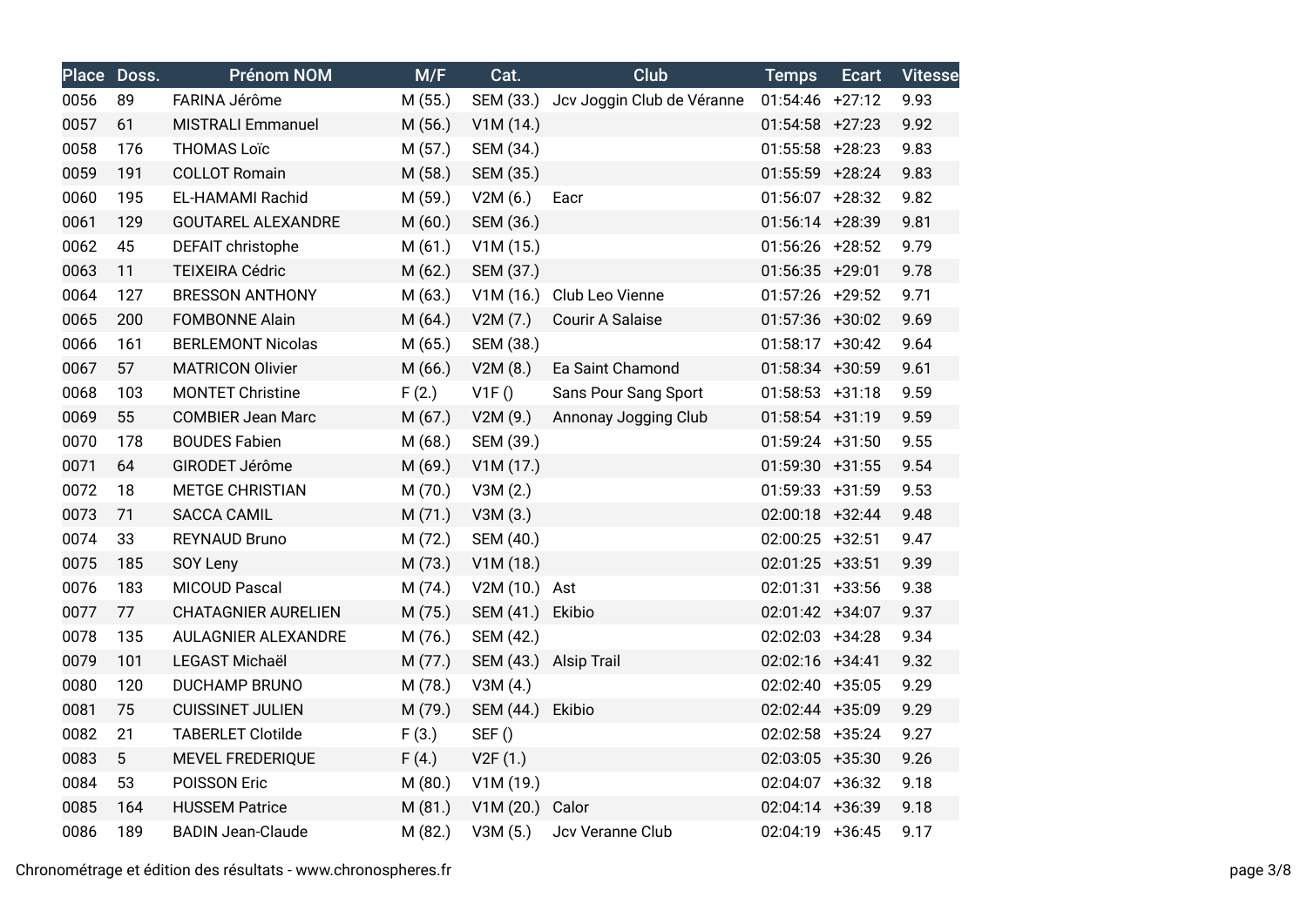|      | Place Doss. | <b>Prénom NOM</b>               | M/F     | Cat.               | Club                                 | <b>Temps</b>      | <b>Ecart</b> | <b>Vitesse</b> |
|------|-------------|---------------------------------|---------|--------------------|--------------------------------------|-------------------|--------------|----------------|
| 0087 | 169         | <b>VAUVILLE Cyrille</b>         | M (83.) | V1M(21.)           |                                      | 02:04:34 +37:00   |              | 9.15           |
| 0088 | 93          | <b>AUGIER Adrien</b>            | M (84.) | SEM (45.)          |                                      | 02:04:36 +37:02   |              | 9.15           |
| 0089 | 44          | <b>CHAMPIER Jean-Christophe</b> | M (85.) | V1M (22.)          |                                      | 02:04:39 +37:05   |              | 9.14           |
| 0090 | 165         | <b>CHAPELIN Liliane</b>         | F(5.)   | V1F(1.)            |                                      | 02:04:42 +37:08   |              | 9.14           |
| 0091 | 171         | <b>MAGNAT Elodie</b>            | F(6.)   | SEF (1.)           |                                      | 02:05:06 +37:32   |              | 9.11           |
| 0092 | 177         | <b>MARTINEZ Steve</b>           | M (86.) | SEM (46.)          |                                      | $02:05:27$ +37:53 |              | 9.09           |
| 0093 | 85          | <b>FAURE David</b>              | M (87.) | V1M(23.)           |                                      | 02:06:16 +38:42   |              | 9.03           |
| 0094 | 20          | <b>RAIN</b> francois            | M (88.) | V2M (11.)          |                                      | 02:06:23 +38:48   |              | 9.02           |
| 0095 | 52          | <b>MANEVAL Pascal</b>           | M (89.) | V1M(24.)           |                                      | 02:06:30 +38:55   |              | 9.01           |
| 0096 | 41          | <b>CLAMARON DAVID</b>           | M (90.) |                    | SEM (47.) Team Rorotte               | 02:06:48 +39:13   |              | 8.99           |
| 0097 | 78          | <b>REPPERT Julien</b>           | M (91.) | SEM (48.)          |                                      | 02:07:27 +39:53   |              | 8.94           |
| 0098 | 194         | <b>RIVORY Rene</b>              | M (92.) | V3M(6.)            | Jcv Veranne Club                     | 02:07:39 +40:04   |              | 8.93           |
| 0099 | 116         | PI BERNARD                      | M (93.) |                    | V2M (12.) Deseperaid Team            | 02:08:00 +40:26   |              | 8.91           |
| 0100 | 128         | PASCAL YVAN                     | M (94.) |                    | V1M (25.) Footing Rambertois         | 02:08:08 +40:34   |              | 8.9            |
| 0101 | 62          | JAUFFRES Stephane               | M (95.) |                    | SEM (49.) Jcv Joggin Club de Véranne | 02:08:44 +41:10   |              | 8.85           |
| 0102 | 130         | PILLON christophe               | M (96.) | V2M (13.)          |                                      | 02:08:45 +41:11   |              | 8.85           |
| 0103 | 32          | <b>BORGHI Nadine</b>            | F(7.)   | V1F(2.)            | Ozon Courir                          | 02:08:49 +41:14   |              | 8.85           |
| 0104 | 345         | <b>GRENIER Cyril</b>            | M (97.) | V1M (26.)          |                                      | 02:08:51 +41:16   |              | 8.85           |
| 0105 | 122         | <b>LACARELLE MICHEL</b>         | M (98.) | V2M (14.) Jcv      |                                      | 02:08:54 +41:19   |              | 8.84           |
| 0106 | 113         | <b>DESORMEAUX Florent</b>       | M (99.) | SEM (50.)          |                                      | $02:08:54$ +41:19 |              | 8.84           |
| 0107 | 39          | <b>OURRI Julien</b>             |         | M (100.) V1M (27.) |                                      | 02:09:29 +41:55   |              | 8.8            |
| 0108 | 80          | <b>LAROCHE Youri</b>            |         | M (101.) V1M (28.) |                                      | 02:09:54 +42:19   |              | 8.78           |
| 0109 | 123         | <b>WESOLY JEAN NOEL</b>         |         | M (102.) SEM (51.) |                                      | 02:10:14 +42:39   |              | 8.75           |
| 0110 | 13          | <b>CHAUSSON Hervé</b>           |         | M (103.) V1M (29.) |                                      | 02:10:39 +43:05   |              | 8.72           |
| 0111 | 58          | <b>ESCUDIER frederic</b>        |         | M (104.) SEM (52.) |                                      | 02:14:04 +46:29   |              | 8.5            |
| 0112 | 199         | <b>BRONCHET David</b>           |         | M (105.) V1M (30.) |                                      | 02:14:17 +46:43   |              | 8.49           |
| 0113 | 143         | BRUN jean-christophe            |         | M (106.) V1M (31.) |                                      | 02:14:20 +46:45   |              | 8.49           |
| 0114 | 118         | <b>MONTEIRO MARIA</b>           | F(8.)   | V1F(3.)            |                                      | 02:14:26 +46:52   |              | 8.48           |
| 0115 | 15          | <b>GIGNOUX MATHIEU</b>          |         | M (107.) SEM (53.) |                                      | 02:14:52 +47:18   |              | 8.45           |
| 0116 | 134         | PASINATO bruno                  |         | M (108.) V3M (7.)  | Cool Joggers                         | 02:15:20 +47:46   |              | 8.42           |
| 0117 | 34          | <b>DESCAMPS Francois</b>        |         | M (109.) V1M (32.) |                                      | 02:15:40 +48:06   |              | 8.4            |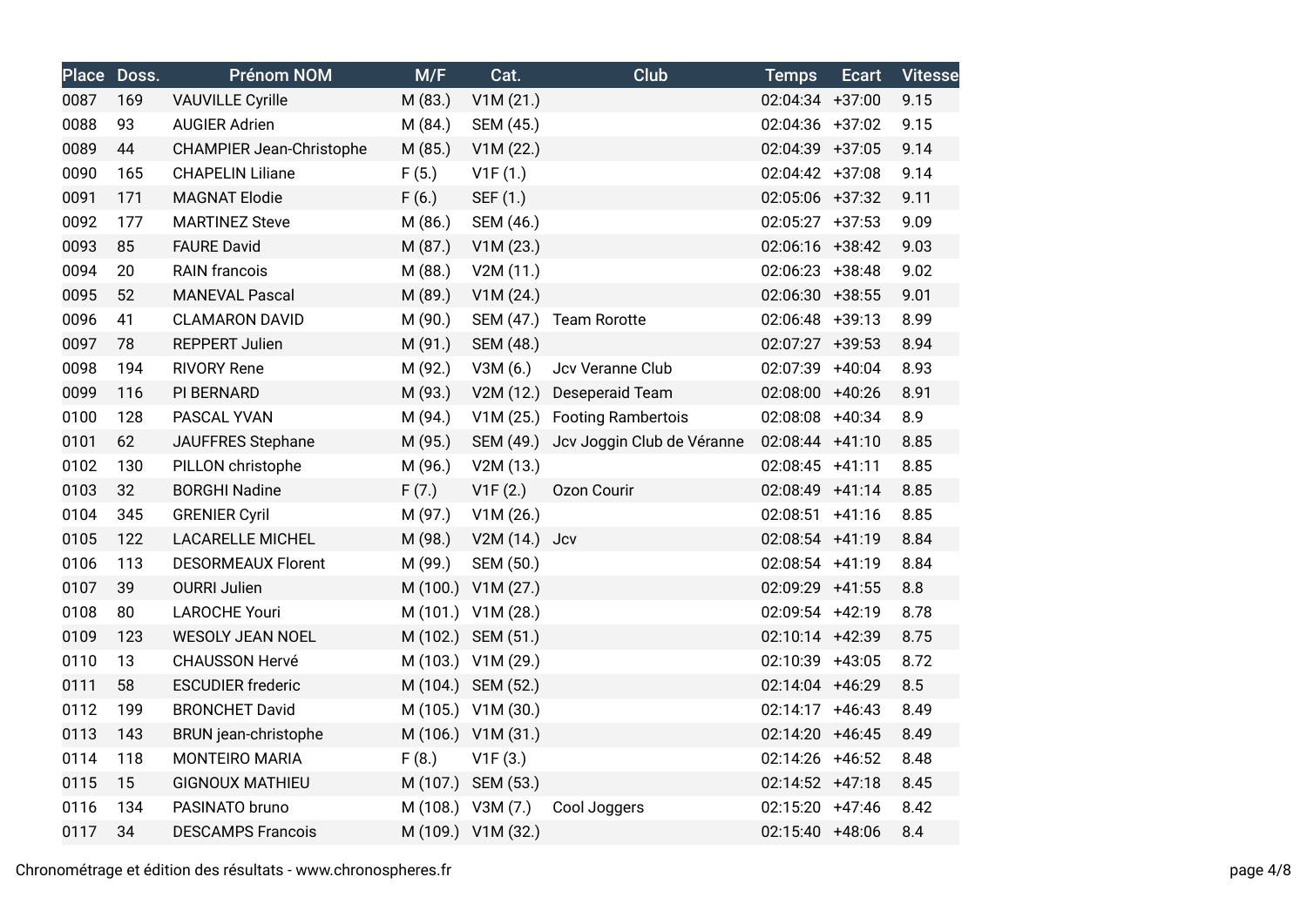|      | Place Doss. | Prénom NOM                      | M/F    | Cat.               | <b>Club</b>                                  | <b>Temps</b>    | <b>Ecart</b> | <b>Vitesse</b> |
|------|-------------|---------------------------------|--------|--------------------|----------------------------------------------|-----------------|--------------|----------------|
| 0118 | 137         | PEURIERE céline                 | F(9.)  | V1F(4.)            |                                              | 02:15:57 +48:23 |              | 8.38           |
| 0119 | 342         | <b>MAGNOLON Laurent</b>         |        | M (110.) V2M (15.) |                                              | 02:15:58 +48:23 |              | 8.38           |
| 0120 | 6           | <b>MEVEL PATRICK</b>            |        | M (111.) V3M (8.)  |                                              | 02:16:19 +48:45 |              | 8.36           |
| 0121 | 121         | <b>GAUTHIER PASCAL</b>          |        | M (112.) V2M (16.) |                                              | 02:16:37 +49:02 |              | 8.34           |
| 0122 | 99          | <b>DUMONT Stéphanie</b>         | F(10.) | V1F(5.)            | Club Léo Lagrange Vienne                     | 02:16:55 +49:21 |              | 8.33           |
| 0123 | 35          | PISCAGLIA Marc                  |        | M (113.) V3M (9.)  |                                              | 02:17:26 +49:51 |              | 8.29           |
| 0124 | 154         | <b>FANJAT SANDRINE</b>          | F(11.) | SEF (2.)           | Jc Veranne                                   | 02:17:34 +49:59 |              | 8.29           |
| 0125 | 148         | <b>PONTET Xavier</b>            |        | M (114.) V2M (17.) |                                              | 02:18:16 +50:42 |              | 8.24           |
| 0126 | 19          | LEROY Benjamin                  |        | M (115.) SEM (54.) |                                              | 02:18:27 +50:52 |              | 8.23           |
| 0127 | 94          | NOVARIA Yoann                   |        | M (116.) SEM (55.) |                                              | 02:18:40 +51:06 |              | 8.22           |
| 0128 | 95          | <b>VINCENT Frédéric</b>         |        |                    | M (117.) V1M (33.) La Foulee Saint Jeannaise | 02:18:52 +51:17 |              | 8.21           |
| 0129 | 112         | <b>CHAINTREUIL Florian</b>      |        | M (118.) SEM (56.) |                                              | 02:19:15 +51:41 |              | 8.19           |
| 0130 | 149         | <b>HUSSER Kevin</b>             |        | M (119.) SEM (57.) |                                              | 02:19:41 +52:07 |              | 8.16           |
| 0131 | 51          | <b>ARNAUD ERIC</b>              |        |                    | M (120.) V1M (34.) Cap Grand Air             | 02:19:46 +52:11 |              | 8.16           |
| 0132 | 84          | <b>SERRATRICE bruno</b>         |        | M (121.) V2M (18.) |                                              | 02:20:36 +53:01 |              | 8.11           |
| 0133 | 139         | <b>TOURNEBIZE Rémi</b>          |        | M (122.) SEM (58.) |                                              | 02:21:45 +54:11 |              | 8.04           |
| 0134 | 27          | <b>DUCHEMANE Aymeric</b>        |        | M (123.) SEM (59.) |                                              | 02:22:03 +54:28 |              | 8.03           |
| 0135 | 23          | <b>MULLER Ingrid</b>            | F(12.) | SEF (3.)           |                                              | 02:22:10 +54:36 |              | 8.02           |
| 0136 | 167         | <b>ESPINOSA Yohann</b>          |        | M (124.) V1M (35.) |                                              | 02:22:18 +54:44 |              | 8.01           |
| 0137 | 29          | <b>DJERMOUN Sarah</b>           | F(13.) | SEF (4.)           | Marseille Trail Club                         | 02:22:34 +54:59 |              | 8              |
| 0138 | 170         | <b>BRENGUES Gregory</b>         |        | M (125.) V2M (19.) |                                              | 02:22:49 +55:15 |              | 7.98           |
| 0139 | 81          | <b>JAMOT Gerard</b>             |        | M (126.) V3M (10.) |                                              | 02:23:29 +55:55 |              | 7.94           |
| 0140 | 60          | <b>DELTOMBE Patrick</b>         |        | M (127.) V2M (20.) |                                              | 02:23:34 +55:59 |              | 7.94           |
| 0141 | 198         | <b>PRUNEAU Laurent</b>          |        |                    | M (128.) V2M (21.) Corbas Running            | 02:23:39 +56:04 |              | 7.94           |
| 0142 | 79          | <b>HERRY JEAN-FRANCOIS</b>      |        |                    | M (129.) V2M (22.) Corbas Running            | 02:23:39 +56:05 |              | 7.94           |
| 0143 | 196         | <b>CRESCENCE Jean-Dominique</b> |        |                    | M (130.) V1M (36.) Corbas Running            | 02:23:40 +56:05 |              | 7.94           |
| 0144 | 92          | <b>BONNARD Clair-alexis</b>     |        | M (131.) SEM (60.) |                                              | 02:24:21        | $+56:47$     | 7.9            |
| 0145 | 22          | <b>VALETTE</b> thomas           |        | M (132.) SEM (61.) |                                              | 02:25:56 +58:22 |              | 7.81           |
| 0146 | 63          | <b>IRAZOQUI PIERRE</b>          |        | M (133.) SEM (62.) |                                              | 02:25:56 +58:22 |              | 7.81           |
| 0147 | 338         | <b>COUTURAUD Guillaume</b>      |        | M (134.) SEM (63.) |                                              | 02:26:01 +58:26 |              | 7.81           |
| 0148 | 30          | DELECOURT JEAN-LOUP             |        | M (135.) V2M (23.) |                                              | 02:26:03 +58:28 |              | 7.81           |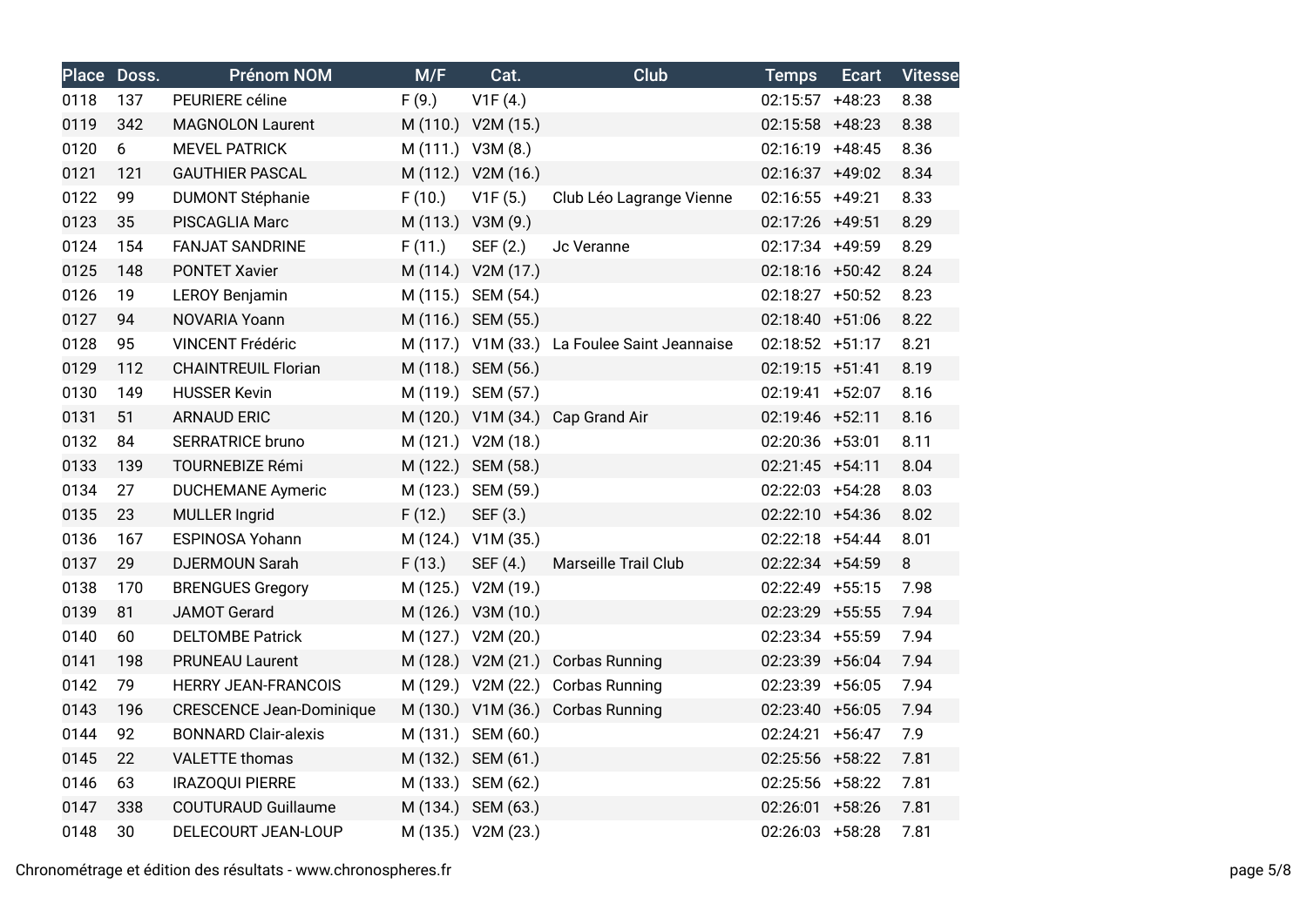|      | Place Doss.    | <b>Prénom NOM</b>            | M/F    | Cat.               | <b>Club</b>                                 | <b>Temps</b>    | <b>Ecart</b> | <b>Vitesse</b> |
|------|----------------|------------------------------|--------|--------------------|---------------------------------------------|-----------------|--------------|----------------|
| 0149 | 26             | <b>DUMAS Olivier</b>         |        | M (136.) V1M (37.) |                                             | 02:26:05 +58:30 |              | 7.8            |
| 0150 | 46             | <b>GARON Kévin</b>           |        | M (137.) V1M (38.) |                                             | 02:26:20 +58:45 |              | 7.79           |
| 0151 | 158            | <b>BRUYERE Nicolas</b>       |        | M (138.) SEM (64.) |                                             | 02:26:27 +58:53 |              | 7.78           |
| 0152 | 192            | <b>MASSARD Jacques</b>       |        |                    | M (139.) V3M (11.) Jcv Veranne Club         | 02:26:43 +59:08 |              | 7.77           |
| 0153 | 105            | <b>GOUTAREL vincent</b>      |        | M (140.) SEM (65.) |                                             | 02:26:56 +59:22 |              | 7.76           |
| 0154 | 136            | <b>CHEMIN BENOIT</b>         |        |                    | M (141.) V1M (39.) Asp Roubaix 59           | 02:27:26 +59:51 |              | 7.73           |
| 0155 | 173            | <b>BESSET Virginie</b>       | F(14.) | SEF (5.)           |                                             | 02:28:06 +60:32 |              | 7.7            |
| 0156 | 76             | <b>CHANTEPY JOSSELIN</b>     |        | M (142.) SEM (66.) | Ekibio                                      | 02:28:27 +60:52 |              | 7.68           |
| 0157 | $\mathbf{1}$   | <b>GABRIELE Remi</b>         |        |                    | M (143.) SEM (67.) Cascol Athlétisme        | 02:29:13 +61:39 |              | 7.64           |
| 0158 | $\overline{7}$ | <b>BUISSON Christophe</b>    |        | M (144.) V1M (40.) |                                             | 02:30:33 +62:58 |              | 7.57           |
| 0159 | 50             | <b>DESCORMES Gabin</b>       |        | M (145.) SEM (68.) |                                             | 02:30:49 +63:14 |              | 7.56           |
| 0160 | 147            | <b>CHAIB Ahmed</b>           |        | M (146.) V1M (41.) |                                             | 02:31:01 +63:27 |              | 7.55           |
| 0161 | 98             | <b>CELARD Cyrille</b>        |        | M (147.) V1M (42.) |                                             | 02:31:55 +64:20 |              | 7.5            |
| 0162 | 97             | CAZORLA Stéphane             |        | M (148.) V1M (43.) |                                             | 02:31:55 +64:21 |              | 7.5            |
| 0163 | 74             | <b>FARO Nathalie</b>         | F(15.) | V1F(6.)            | Jcv Veranne Club                            | 02:32:44 +65:10 |              | 7.46           |
| 0164 | 114            | <b>DUCARD Christian</b>      |        | M (149.) SEM (69.) |                                             | 02:33:39 +66:05 |              | 7.42           |
| 0165 | 339            | <b>CINTRAT Camille</b>       | F(16.) | SEF (6.)           |                                             | 02:33:56 +66:22 |              | 7.41           |
| 0166 | 175            | <b>BONNARDEL Fabien</b>      |        | M (150.) SEM (70.) |                                             | 02:34:16 +66:42 |              | 7.39           |
| 0167 | 173            | <b>TORMA Sylvain</b>         |        | M (151.) V1M (44.) |                                             | 02:34:19 +66:44 |              | 7.39           |
| 0168 | 166            | PERROT Alain                 |        | M (152.) V3M (12.) |                                             | 02:34:52 +67:17 |              | 7.36           |
| 0169 | 88             | <b>BOUVIER PHILIPPE</b>      |        | M (153.) V1M (45.) |                                             | 02:34:52 +67:17 |              | 7.36           |
| 0170 | 343            | <b>MAICRANO Sebastien</b>    |        | M (154.) SEM (71.) |                                             | 02:37:23 +69:48 |              | 7.24           |
| 0171 | 155            | <b>HUMBERT Isabelle</b>      | F(17.) | V2F(2.)            |                                             | 02:37:35 +70:00 |              | 7.23           |
| 0172 | 157            | <b>SCHULTZ Kevin</b>         |        |                    | M (155.) SEM (72.) Jcv Jogging Club Veranne | 02:37:35 +70:00 |              | 7.23           |
| 0173 | $\overline{9}$ | DEKAEZEMACKER Sébastien      |        | M (156.) V1M (46.) |                                             | 02:37:46 +70:12 |              | 7.23           |
| 0174 | 8              | POINARD david                |        | M (157.) V1M (47.) |                                             | 02:37:53 +70:19 |              | 7.22           |
| 0175 | 12             | <b>TEIXEIRA Clemence</b>     | F(18.) | SEF (7.)           |                                             | 02:38:11 +70:36 |              | 7.21           |
| 0176 | 40             | <b>NAVENNEC Valérie</b>      | F(19.) | V2F(3.)            |                                             | 02:38:28 +70:53 |              | 7.19           |
| 0177 | 14             | <b>GIGNOUX ESTELLE</b>       | F(20.) | SEF (8.)           |                                             | 02:40:06 +72:31 |              | 7.12           |
| 0178 | 193            | <b>MASSARD Marie-Therese</b> | F(21.) | V3F(1.)            | Jcv Veranne Club                            | 02:41:07 +73:32 |              | 7.08           |
| 0179 | 153            | <b>MAYANT</b> marie          | F(22.) | V1F(7.)            | Jcv Veranne Club                            | 02:42:21 +74:47 |              | 7.02           |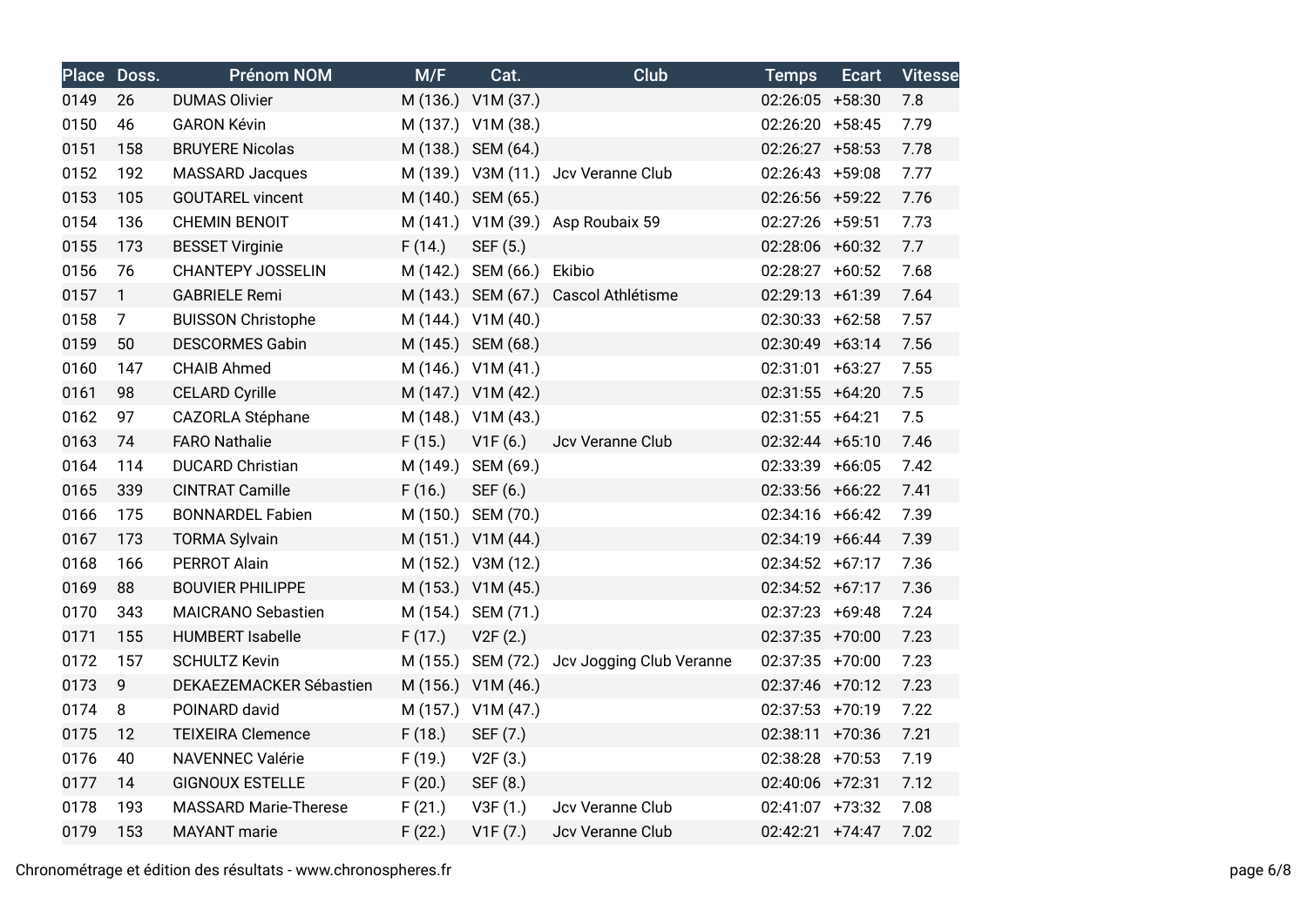|            | Place Doss. | <b>Prénom NOM</b>          | M/F      | Cat.               | Club                                | <b>Temps</b>      | <b>Ecart</b> | <b>Vitesse</b> |
|------------|-------------|----------------------------|----------|--------------------|-------------------------------------|-------------------|--------------|----------------|
| 0180       | 152         | <b>MAYANT Sebastien</b>    |          |                    | M (158.) SEM (73.) Jcv Veranne Club | 02:42:22 +74:47   |              | 7.02           |
| 0181       | 188         | <b>TROUDET Laura</b>       | F(23.)   | SEF (9.)           |                                     | 02:43:56 +76:21   |              | 6.95           |
| 0182       | 187         | <b>CADRAN Bastien</b>      | M (159.) | SEM (74.)          |                                     | 02:43:56 +76:21   |              | 6.95           |
| 0183       | 186         | <b>DELCROIX Lise</b>       | F(24.)   | SEF (10.)          |                                     | 02:43:56 +76:21   |              | 6.95           |
| 0184       | 38          | <b>ZEIDLER Antoine</b>     |          | M (160.) ESM (1.)  |                                     | 02:45:29 +77:54   |              | 6.89           |
| 0185       | 56          | PICHOT Corentin            |          | M (161.) ESM (2.)  | S/I Ca Valence                      | 02:45:29 +77:55   |              | 6.89           |
| 0186       | 31          | <b>SEIGLE Alexis</b>       |          | M (162.) SEM (75.) |                                     | 02:48:27 +80:53   |              | 6.77           |
| 0187       | 150         | POULIQUEN Sarah            | F(25.)   | V1F(8.)            | <b>Trail Entre Elles</b>            | $02:53:15$ +85:40 |              | 6.58           |
| 0188       | 151         | <b>TISSIER MYRIAM</b>      | F(26.)   | SEF (11.)          |                                     | 02:56:09 +88:35   |              | 6.47           |
| 0189       | 184         | <b>VILETTE Benjamin</b>    |          | M (163.) V1M (48.) |                                     | 02:56:45 +89:11   |              | 6.45           |
| 0190       | 181         | <b>FAIVRE Aurélia</b>      | F(27.)   | SEF (12.)          |                                     | 02:56:46 +89:11   |              | 6.45           |
| 0191       | 36          | <b>LYONNET Pauline</b>     | F(28.)   | SEF (13.)          |                                     | 02:57:03 +89:29   |              | 6.44           |
| 0192       | 10          | ROURE pierre               |          | M (164.) V2M (24.) |                                     | 03:08:57 +101:23  |              | 6.03           |
| 0193       | 168         | <b>RIVIER Gilbert</b>      |          | M (165.) V4M (1.)  |                                     | 03:38:55 +131:21  |              | 5.21           |
| <b>DNF</b> | 131         | MESSONNIER guy             | M        | V3M                |                                     | <b>DNF</b>        |              | $\mathbf 0$    |
| <b>DNF</b> | 160         | <b>BERTRAND THOMAS</b>     | M        | <b>ESM</b>         |                                     | <b>DNF</b>        | $+97:29$     | 6.16           |
| <b>DNS</b> | 163         | <b>CARRAS Julien</b>       | M        | <b>SEM</b>         |                                     | <b>DNS</b>        |              | 0              |
| <b>DNS</b> | 162         | <b>GELAS ADRIEN</b>        | M        | <b>SEM</b>         |                                     | <b>DNS</b>        |              | $\pmb{0}$      |
| <b>DNS</b> | 159         | <b>BOMBOURG Angelique</b>  | F        | V1F                |                                     | <b>DNS</b>        |              | $\pmb{0}$      |
| <b>DNS</b> | 146         | <b>RIGAUD Florent</b>      | M        | <b>SEM</b>         |                                     | <b>DNS</b>        |              | $\pmb{0}$      |
| <b>DNS</b> | 145         | <b>BOUCHARD Stéphane</b>   | M        | <b>SEM</b>         |                                     | <b>DNS</b>        |              | $\pmb{0}$      |
| <b>DNS</b> | 144         | <b>FAURE Alloic</b>        | M        | V1M                | <b>Ozon Courir</b>                  | <b>DNS</b>        |              | $\pmb{0}$      |
| <b>DNS</b> | 142         | <b>PLASSARD Nathalie</b>   | F        | V1F                |                                     | <b>DNS</b>        |              | 0              |
| <b>DNS</b> | 141         | PLASSARD Christophe        | M        | V1M                |                                     | <b>DNS</b>        |              | $\pmb{0}$      |
| <b>DNS</b> | 133         | <b>TARDY FABIEN</b>        | M        | <b>SEM</b>         |                                     | <b>DNS</b>        |              | $\pmb{0}$      |
| <b>DNS</b> | 126         | <b>GESTE ALAIN</b>         | M        | V2M                | Jcv                                 | <b>DNS</b>        |              | $\mathbf 0$    |
| <b>DNS</b> | 125         | <b>HENRY VALERIE</b>       | F        | V2F                | Jcv                                 | <b>DNS</b>        |              | $\pmb{0}$      |
| <b>DNS</b> | 124         | <b>LASCOLS PHILIPPE</b>    | M        | V2M                |                                     | <b>DNS</b>        |              | $\pmb{0}$      |
| <b>DNS</b> | 115         | MESSONNIER GUY             | M        | V3M                | Jcv                                 | <b>DNS</b>        |              | $\pmb{0}$      |
| <b>DNS</b> | 108         | <b>PLANET Kevin</b>        | M        | <b>SEM</b>         |                                     | <b>DNS</b>        |              | $\pmb{0}$      |
| <b>DNS</b> | 104         | <b>CHATAGNIER Aurélien</b> | M        | <b>SEM</b>         |                                     | <b>DNS</b>        |              | $\pmb{0}$      |